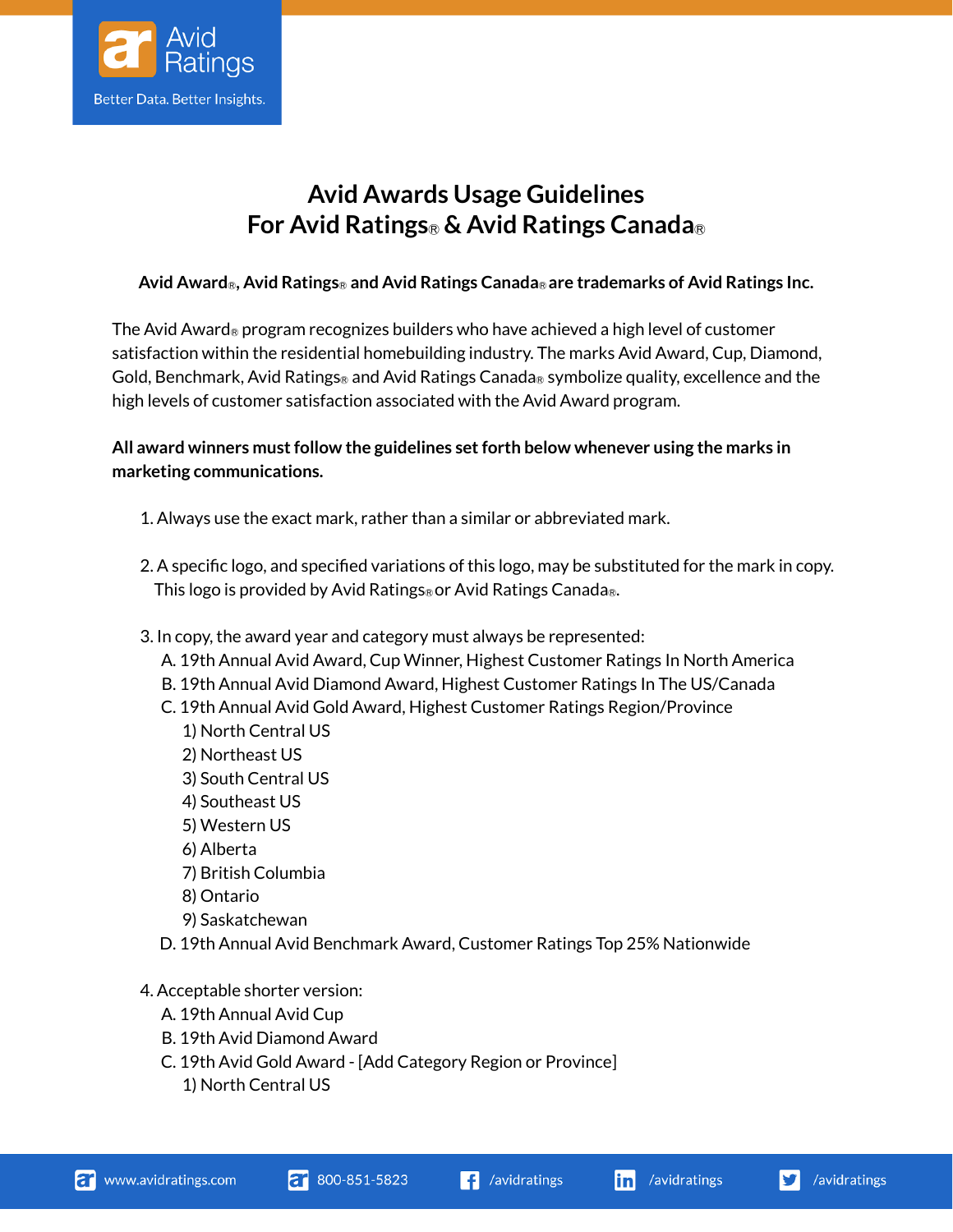

- 2) Northeast US 3) South Central US 4) Southeast US 5) Western US 6) Alberta 7) British Columbia 8) Ontario 9) Saskatchewan D. 19th Avid Benchmark Award
- 5. In copy, the region of the award must always be represented. It must be represented in text size no less than 75% of the award heading.
- 6. The official Avid Award<sub>®</sub> logo may be used, but not attached to another logo. The official Avid Award logos must be set reasonably apart from any other elements, including text. Background colors and textures around the outside the logo are at the discretion of the user; the official Avid Award logo is composed of a photo quality image of the Avid Award trophy on a transparent or white background, with or without a reflection. Avid Ratings<sub>®</sub> will provide you with an electronic file containing the exact logo.
- 7. Avid Ratings<sub>®</sub> and Avid Ratings Canada<sub>®</sub> are registered trademarks and the registered trademark symbol should be used in Avid Ratings and Avid Ratings Canada at least once at least once per document section or web page, always within the first usage. Always use the register  $(\circledast)$  symbol immediately following the name and at the shoulder of the mark.
- 8. Always use the trademarks as an adjective followed by the generic name of the service. This shows that the mark indicates the source, not the type, of service. DO NOT use the mark as a noun, in the plural or possessive form, as a verb, or as an adjective not modified by the generic name of the product.

A. **CORRECT:** [COMPANY] was the recipient of the 19th Annual Avid Cup Award - Highest Customer Ratings In North America

B. **CORRECT:** [COMPANY] was the recipient of the 19th Avid Benchmark Award - Customer Rating Top 25% Nationwide.

C. **INCORRECT:** [COMPANY] has received an award for 2022 Annual Avid Cup Award for Highest Customer Ratings.

D. **INCORRECT:** [COMPANY] received Avid's 2022 Customer Ratings Award.